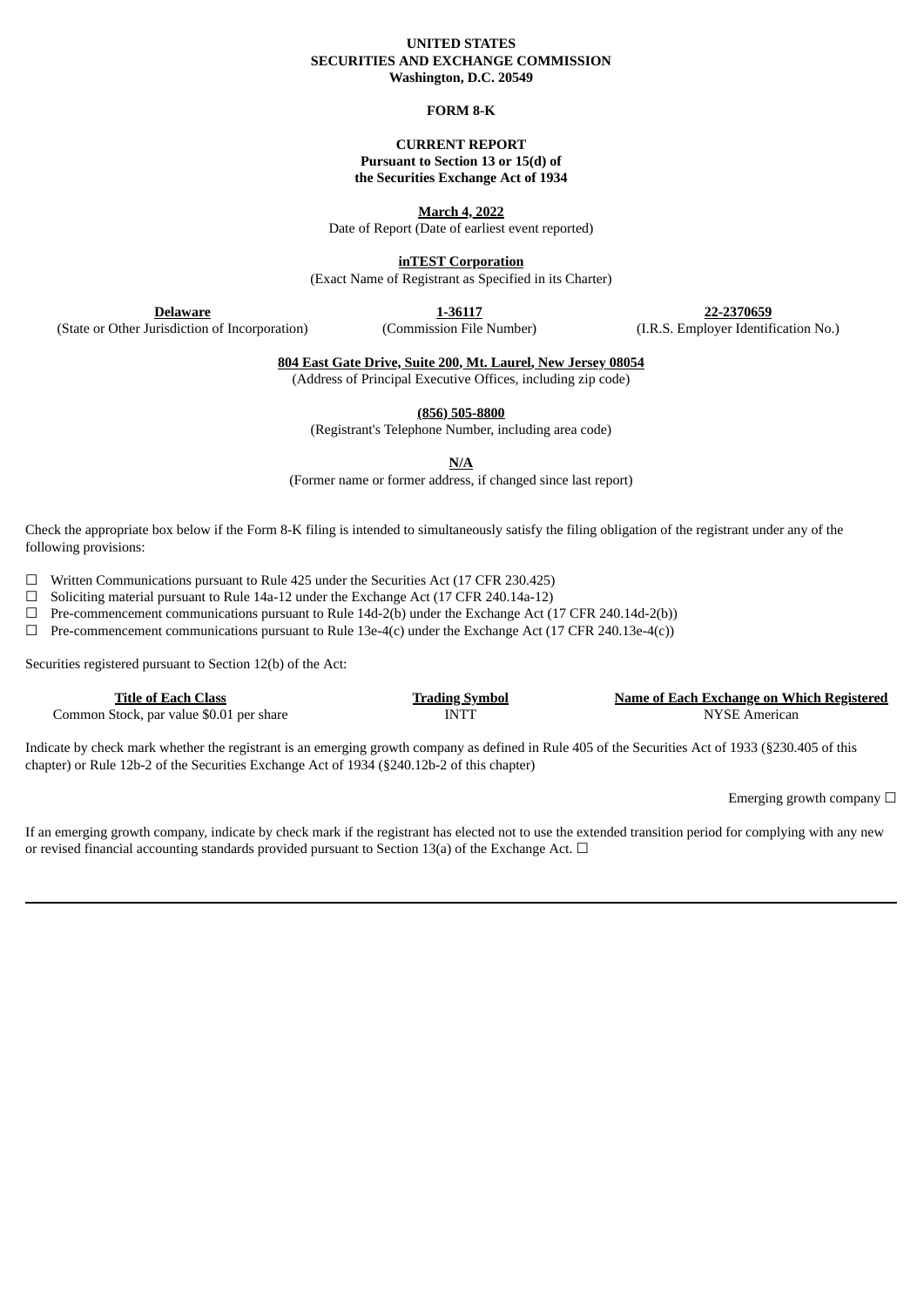#### **Item 2.02. Results of Operations and Financial Condition**

On March 4, 2022, inTEST Corporation (the "Company") issued a press release regarding its financial results for the fourth quarter and year ended December 31, 2021. The Company's press release is furnished as Exhibit 99.1 to this Current Report on Form 8-K.

#### **Item 9.01. Financial Statements and Exhibits**

(d) *Exhibits*

| <b>Exhibit No.</b> | <b>Description</b>                                                          |
|--------------------|-----------------------------------------------------------------------------|
| 99.1               | 2021 Fourth Quarter and Year End Results Press Release dated March 4, 2022. |
| 104                | Cover Page Interactive Data File (embedded within the Inline XBRL document) |

## **SIGNATURE**

Pursuant to the requirements of the Securities Exchange Act of 1934, the registrant has duly caused this report to be signed on its behalf by the undersigned hereunto duly authorized.

## **inTEST CORPORATION**

By: /s/ Duncan Gilmour Duncan Gilmour Chief Financial Officer, Treasurer and Secretary

Date: March 4, 2022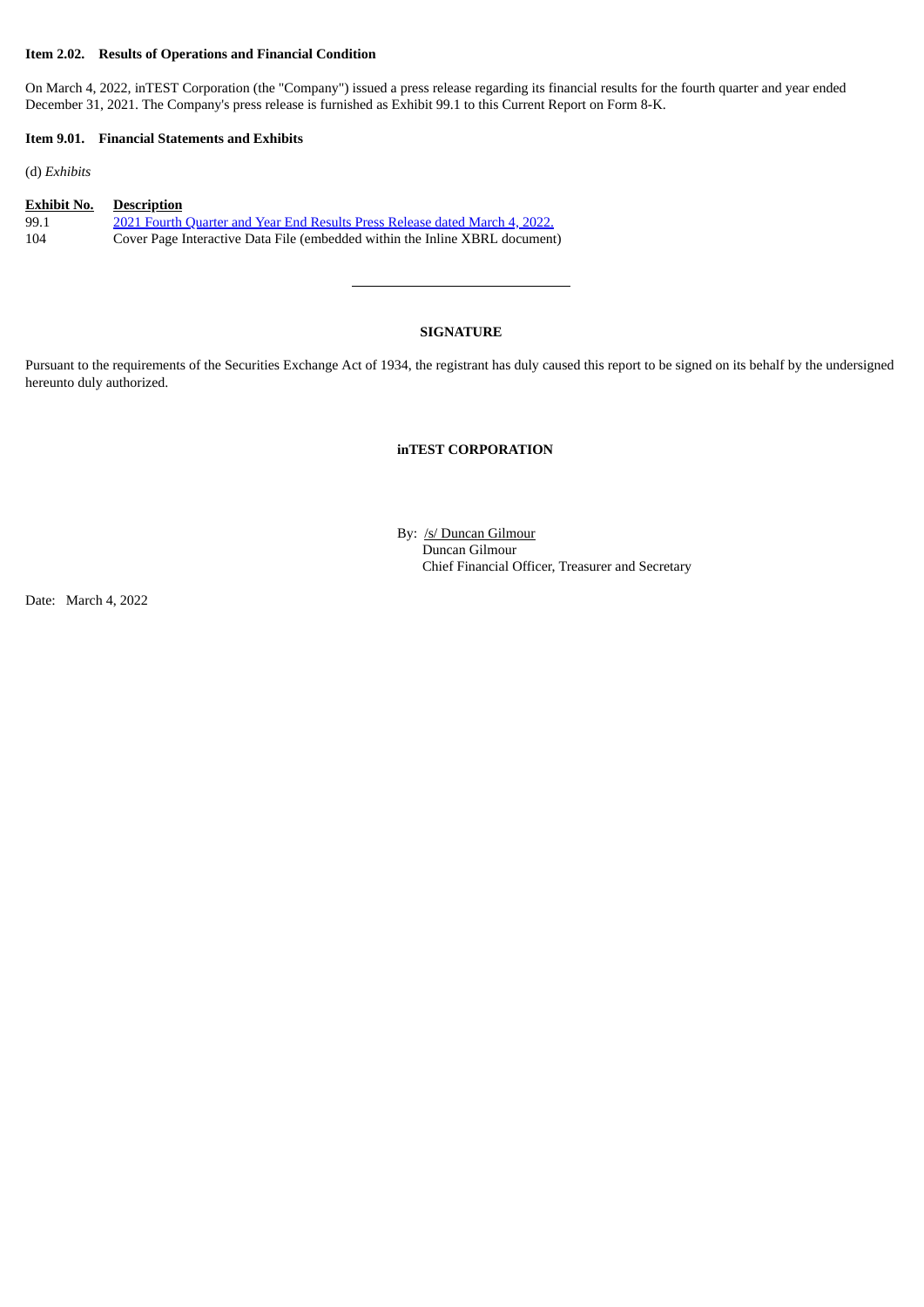# **NEWS RELEASE**

<span id="page-2-0"></span>FOR IMMEDIATE RELEASE

## **inTEST Reports Fourth Quarter 2021 Revenue Grew 50% and Guides to Revenue of over \$100 Million in 2022**

- 50% revenue growth driven by key target markets led by both front-end and back-end semiconductor industry demand and the benefit of *acquisitions*
- Strong demand in semi, automotive, specifically EVs, and life sciences resulted in record annual orders of \$101.9 million; front-end semiconductor *market pushed quarterly orders to record \$30.5 million*
- Gross margin reflected less favorable product mix, supply chain constraints and inflation ahead of price realization
- *Acquisition and financing expenses of \$1.6 million in the quarter impacted operating income*
- Company expects revenue in 2022 to be in the range of \$110 million to \$115 million which represents growth of over 30% at the mid-point of the *range*

Mt. Laurel, NJ – March 4, 2022 - inTEST Corporation (NYSE American: INTT), a global supplier of innovative test and process solutions for use in manufacturing and testing in key target markets which include automotive, defense/aerospace, industrial, life sciences, security, and semiconductor ("Semi"), today announced financial results for the quarter and full year ended December 31, 2021. Results include from the respective dates of the acquisitions, Z-Sciences Corp. on October 6, 2021, Videology Imaging Solutions on October 28, 2021, and Acculogic Inc. on December 21, 2021.

Nick Grant, President and CEO commented, "Our exceptionally strong revenue growth of 50% in the quarter and 58% for the year was the result of our strong market positioning with leading test and process solutions combined with significant demand in recovering markets. Our growth also reflected our concerted effort to capture greater market share with our precision technologies in the semiconductor industry. By executing on our 5-Point Strategy, we are driving growth by solving complex problems for our customers with our highly engineered solutions. As a result, we have developed new opportunities in front-end semiconductor applications as well as several applications providing production efficiencies, improved quality and greener process solutions for electric vehicle ("EV") manufacturers. Importantly, we also expanded our portfolio of solutions with three acquisitions in the quarter that further diversify our offerings and strengthen our portfolio to better serve our target markets."

He added, "We made excellent progress in the first year of transforming inTEST with our 5-Point Strategy. We believe we are well on the way to unlocking the true potential of the Company. We expect our investments in our leadership team, sales and marketing strategies, operational improvements and acquisitions to ultimately enable us to continue to deepen our customer relationships, drive growth and build shareholder value."

## **5-Point Strategy**

The Company is focused on the execution of its 5-Point Strategy that it initiated in 2021. inTEST's goal is to further diversify the business while accelerating growth. The elements of the strategy include:

- Geographic and market expansion
- Innovation and differentiation
- Service and support
- Talent and culture
- Strategic acquisitions and partnerships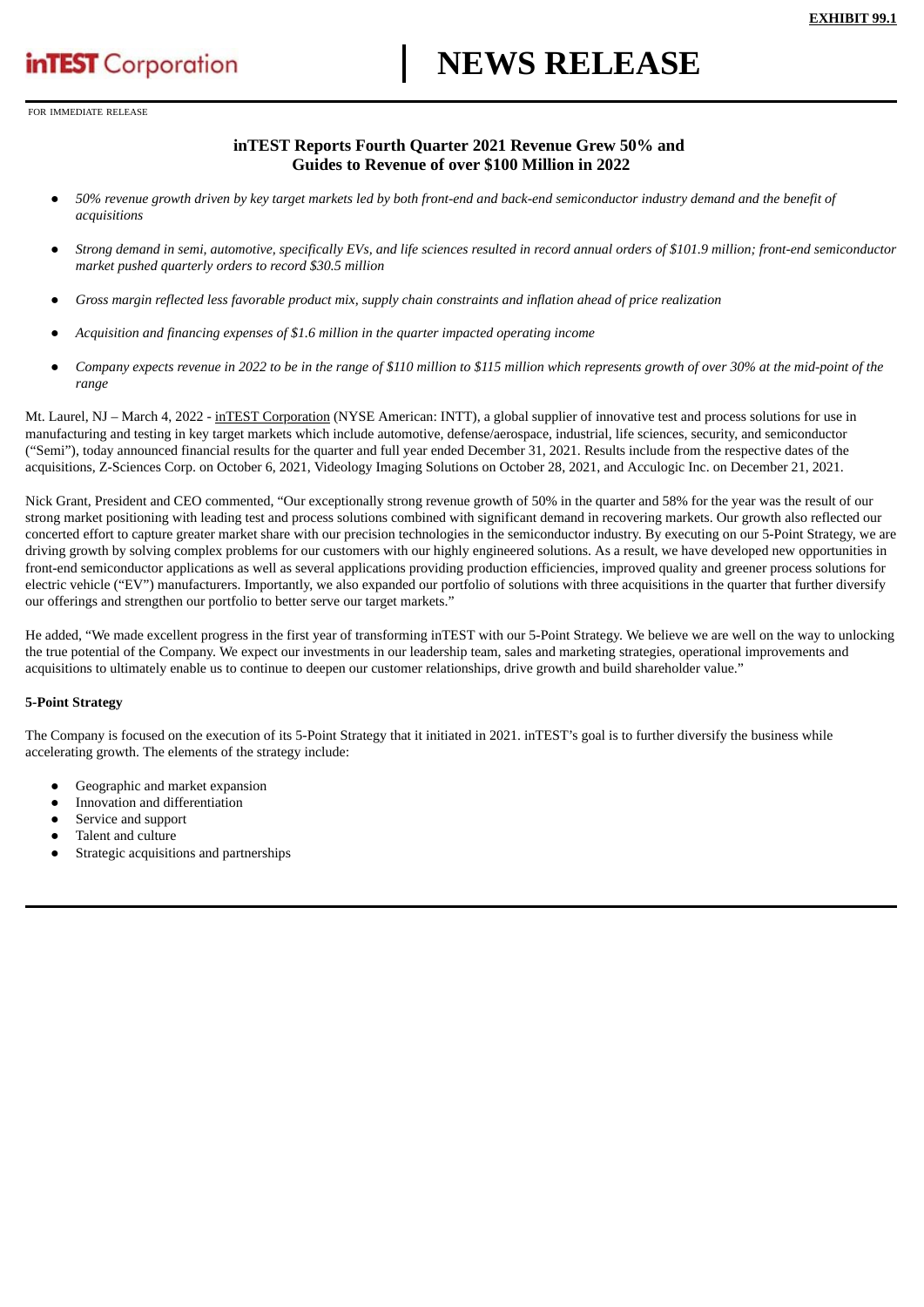| <b>Fourth Quarter 2021 Revenue</b> |                           |       |                  |              |                |           |  |                |              |  |       |       |
|------------------------------------|---------------------------|-------|------------------|--------------|----------------|-----------|--|----------------|--------------|--|-------|-------|
| $(S \in \{5000\})$                 | <b>Three Months Ended</b> |       |                  |              |                |           |  |                |              |  |       |       |
|                                    | Change<br>Change          |       |                  |              |                |           |  |                |              |  |       |       |
|                                    | 12/31/2021                |       | 9/30/2021        |              |                | %         |  | 12/31/2020     |              |  |       | $\%$  |
| Revenue                            |                           |       |                  |              |                |           |  |                |              |  |       |       |
| Multimarket                        | \$10,074                  |       | 45.1% \$ 7,488   |              | 35.4% \$ 2,586 |           |  | 34.5% \$ 7,261 | 48.8% \$     |  | 2.813 | 38.7% |
| Semi Market                        | 12,284                    | 54.9% | 13.656           | 64.6%        | (1,372)        | $-10.0\%$ |  | 7.614          | 51.2%        |  | 4.670 | 61.3% |
|                                    | \$22,358                  |       | 100.0% \$ 21,144 | $100.0\%$ \$ | 1.214          |           |  | 5.7% \$14,875  | $100.0\%$ \$ |  | 7.483 | 50.3% |

Revenue to the Semi Market grew more than 60% year-over-year as the Company improved its market position and expanded its customer base as well as benefitted from strong market conditions. Multimarket grew 39% year-over-year reflecting the success of new product introductions, the addition of new customers and a broad-based economic recovery. Acquisitions contributed \$1.5 million in revenue in the quarter, all of which was reflected in Multimarket, in particular life sciences. Acquisitions expanded the Company's target markets to include security, while expanding its reach into defense/aerospace, industrial and life sciences.

The Company's top five customers in the fourth quarter represented approximately 28% of revenue. The Company had no single customer that represented 10% or more in revenue during the quarter. For the full year 2021, the Company's top five customers represented approximately 32% of revenue with the largest customer representing approximately 13%.

## **Fourth Quarter 2021 Operating Results**

|                                         | <b>Three Months Ended</b> |            |     |           |               |         |              |    |            |              |               |           |  |  |  |
|-----------------------------------------|---------------------------|------------|-----|-----------|---------------|---------|--------------|----|------------|--------------|---------------|-----------|--|--|--|
| $(\sin 000s)$                           |                           |            |     |           |               | Change  |              |    |            |              | <b>Change</b> |           |  |  |  |
|                                         |                           | 12/31/2021 |     | 9/30/2021 |               | \$      | $\%$         |    | 12/31/2020 |              |               | $\%$      |  |  |  |
| Gross profit                            | \$                        | 10,346     | \$. | 10,395    | $\mathbb{S}$  | (49)    | $-0.5%$      | \$ | 6,720      | \$           | 3,626         | 54.0%     |  |  |  |
| Gross margin                            |                           | 46.3%      |     | 49.2%     |               |         |              |    | 45.2%      |              |               |           |  |  |  |
|                                         |                           |            |     |           |               |         |              |    |            |              |               |           |  |  |  |
| Operating income (loss)                 | \$                        | 295        | \$. | 2,549     | \$            | (2,254) | $-88.4\%$ \$ |    | (484)      | \$           | 779           | <b>NM</b> |  |  |  |
| Operating margin                        |                           | 1.3%       |     | 12.1%     |               |         |              |    | $-3.3%$    |              |               |           |  |  |  |
|                                         |                           |            |     |           |               |         |              |    |            |              |               |           |  |  |  |
| Net earnings (loss) (GAAP)              | \$                        | 287        | \$  | 2,175     | $\mathbb{S}$  | (1,888) | $-86.8\%$ \$ |    | (380)      | $\mathbb{S}$ | 667           | <b>NM</b> |  |  |  |
| Net earnings per diluted share (GAAP)   | \$                        | 0.03       | \$  | 0.20      |               |         |              |    | (0.04)     |              |               |           |  |  |  |
|                                         |                           |            |     |           |               |         |              |    |            |              |               |           |  |  |  |
| Adjusted net earnings (Non-GAAP) (1)    | \$                        | 799        | \$  | 2,480     | \$            | (1,681) | $-67.8\%$ \$ |    | (76)       | \$           | 875           | <b>NM</b> |  |  |  |
| Adjusted net earnings per diluted share |                           |            |     |           |               |         |              |    |            |              |               |           |  |  |  |
| $(Non-GAAP)$ (1)                        | \$                        | 0.07       | \$  | 0.23      |               |         |              | \$ | (0.01)     |              |               |           |  |  |  |
|                                         |                           |            |     |           |               |         |              |    |            |              |               |           |  |  |  |
| Adjusted EBITDA (Non-GAAP) (1)          | \$                        | 1,368      | \$  | 3,388     | <sup>\$</sup> | (2,020) | $-59.6\%$ \$ |    | 203        | $\mathbb{S}$ | 1,165         | 573.9%    |  |  |  |
| Adjusted EBITDA margin (Non-GAAP) (1)   |                           | 6.1%       |     | 16.0%     |               |         |              |    | 1.4%       |              |               |           |  |  |  |

*(NM means not measurable)*

(1) Adjusted net earnings, adjusted net earnings per diluted share, adjusted EBITDA and adjusted EBITDA margin are non-GAAP financial measures. Further information can be found under "Non-GAAP Financial Measures." See also the reconciliations of GAAP financial measures to non-GAAP *financial measures that accompany this press release.*

The sequential contraction of gross margin included the impact of less favorable product mix, production inefficiencies and lower than expected absorption of fixed manufacturing costs. Production inefficiencies and under absorption were the result of escalated supply chain constraints as well as the timing related to inflationary increases in component material and labor costs with slightly lagging price improvements given pre-existing order commitments.

Compared with the third quarter of 2021, operating expenses were up \$2.2 million which includes approximately \$750,000 of operating expenses associated with acquisitions and incremental amortization expense for acquired intangibles of \$200,000. In addition, fourth quarter operating expenses included \$1.3 million in incremental atypical costs comprised of transaction expenses related to acquisitions and financing costs.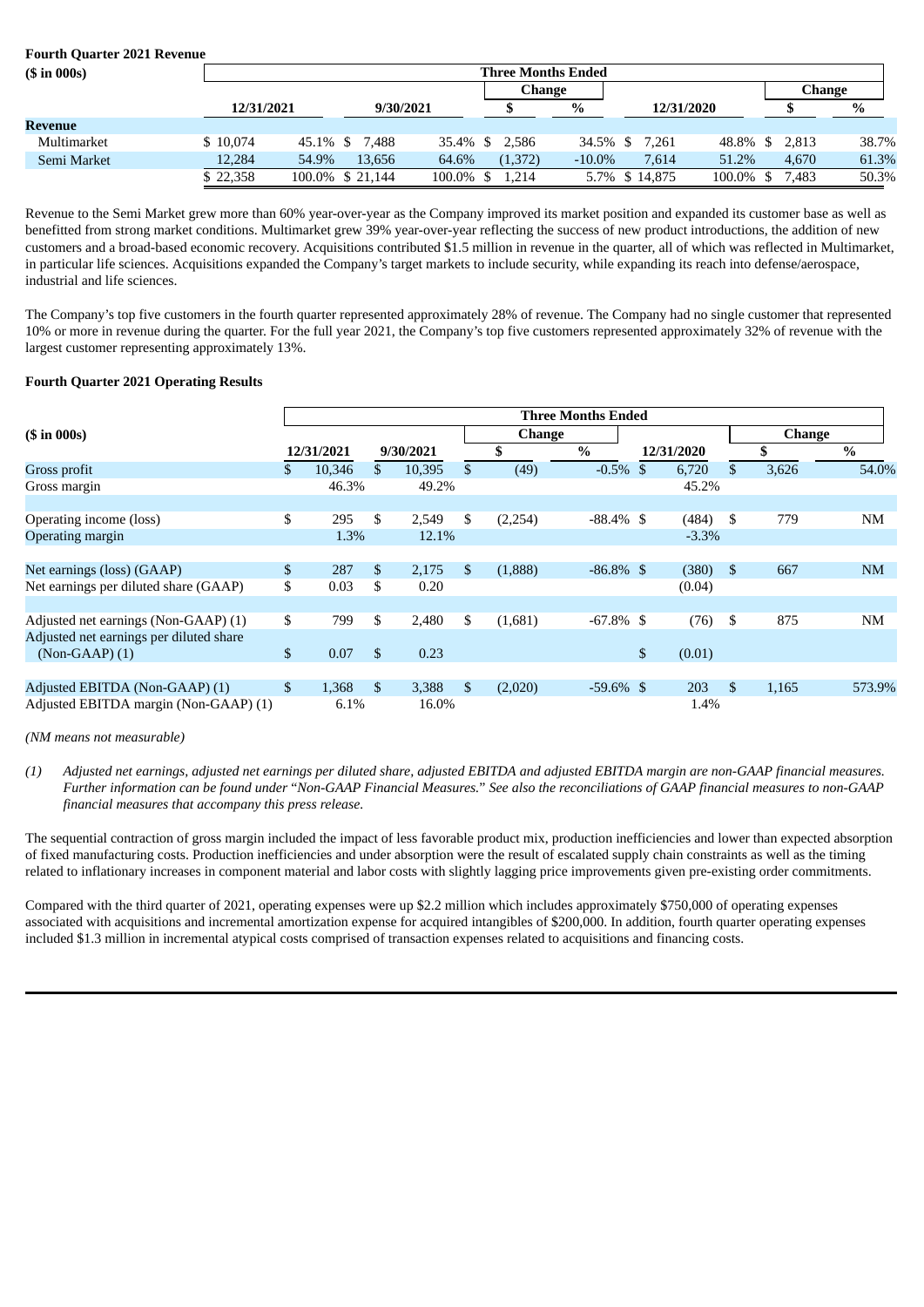#### **Full Year 2021 Revenue**

| $(S \in \{5000\})$ | <b>Years Ended</b> |            |           |  |            |           |        |        |  |  |  |
|--------------------|--------------------|------------|-----------|--|------------|-----------|--------|--------|--|--|--|
|                    |                    |            |           |  |            |           | Change |        |  |  |  |
|                    |                    | 12/31/2021 |           |  | 12/31/2020 |           |        | %      |  |  |  |
| Revenue            |                    |            |           |  |            |           |        |        |  |  |  |
| Multimarket        |                    | 29,941     | 35.3% \$  |  | 26,953     | 50.1% \$  | 2,988  | 11.1%  |  |  |  |
| Semi Market        |                    | 54,937     | 64.7%     |  | 26,870     | 49.9%     | 28,067 | 104.5% |  |  |  |
|                    |                    | 84,878     | 100.0% \$ |  | 53,823     | 100.0% \$ | 31,055 | 57.7%  |  |  |  |

Revenue in the Semi Market more than doubled in 2021 as the Company focused on gaining market share, deepening customer relationships and advancing new opportunities in the front-end of the semiconductor manufacturing process while capitalizing on strong market conditions. Revenue in Multimarket expanded 11% from the development of new applications in the automotive industry, specifically electric vehicles, broadening the Company's customer reach, acquisitions and improving market conditions.

## **Full Year 2021 Operating Results**

|                                                        | <b>Years Ended</b> |            |    |            |               |               |           |  |  |  |  |  |  |  |
|--------------------------------------------------------|--------------------|------------|----|------------|---------------|---------------|-----------|--|--|--|--|--|--|--|
| $(\sin 000s)$                                          |                    |            |    |            |               | <b>Change</b> |           |  |  |  |  |  |  |  |
|                                                        |                    | 12/31/2021 |    | 12/31/2020 |               | \$            | $\%$      |  |  |  |  |  |  |  |
| Gross profit                                           | \$.                | 41,224     | \$ | 24,104     | \$            | 17,120        | 71.0%     |  |  |  |  |  |  |  |
| Gross margin                                           |                    | 48.6%      |    | 44.8%      |               |               |           |  |  |  |  |  |  |  |
|                                                        |                    |            |    |            |               |               |           |  |  |  |  |  |  |  |
| Operating income (loss)                                | \$                 | 8,459      | \$ | (1,217)    | -\$           | 9,676         | <b>NM</b> |  |  |  |  |  |  |  |
| Operating margin                                       |                    | 10.0%      |    | $(2.3)\%$  |               |               |           |  |  |  |  |  |  |  |
|                                                        |                    |            |    |            |               |               |           |  |  |  |  |  |  |  |
| Net earnings (loss) (GAAP)                             | \$                 | 7,283      | \$ | (895)      | <sup>\$</sup> | 8,178         | NM        |  |  |  |  |  |  |  |
| Net earnings per diluted share (GAAP)                  | \$                 | 0.68       | S  | (0.09)     |               |               |           |  |  |  |  |  |  |  |
|                                                        |                    |            |    |            |               |               |           |  |  |  |  |  |  |  |
| Adjusted net earnings (Non-GAAP) (1)                   | \$                 | 8,701      | \$ | 312        | \$            | 8,389         | 2,689.0%  |  |  |  |  |  |  |  |
| Adjusted net earnings per diluted share (Non-GAAP) (1) | \$                 | 0.81       | \$ | 0.03       |               |               |           |  |  |  |  |  |  |  |
|                                                        |                    |            |    |            |               |               |           |  |  |  |  |  |  |  |
| Adjusted EBITDA (Non-GAAP) (1)                         | $\mathbf{s}$       | 12,047     | \$ | 1,336      | \$            | 10,711        | 801.7%    |  |  |  |  |  |  |  |
| Adjusted EBITDA margin (Non-GAAP) (1)                  |                    | 14.2%      |    | 2.5%       |               |               |           |  |  |  |  |  |  |  |

*(NM means not measurable)*

(1) Adjusted net earnings, adjusted net earnings per diluted share, adjusted EBITDA and adjusted EBITDA margin are non-GAAP financial measures. Further information can be found under "Non-GAAP Financial Measures." See also the reconciliations of GAAP financial measures to non-GAAP *financial measures that accompany this press release.*

Year-over-year gross margin expansion reflected higher volume, improved product mix and operational improvements. As a result, and due to operational leverage, the Company delivered measurably improved operating and bottom-line performance.

#### **Balance Sheet and Cash Flow Review**

Cash and cash equivalents at year-end were \$21.2 million, up \$2.5 million, or 13%, from September 30, 2021, and more than double the \$10.3 million at December 31, 2020. During the year, the Company generated \$10.8 million of cash from operations.

In October 2021, inTEST executed a new five-year credit agreement that includes a \$25 million non-revolving delayed draw term loan facility and a \$10 million revolving credit facility that replaced its previous \$10 million facility, which had no borrowings at the time it was replaced. During the fourth quarter, the Company used \$20.5 million of its new credit facility and \$500,000 in cash for the three acquisitions completed during the quarter. At December 31, 2021, there were no borrowings outstanding under the revolving credit facility and \$20.1 million outstanding on the term loan facility.

Full year capital expenditures were \$994,000 compared with \$658,000 in the prior-year period.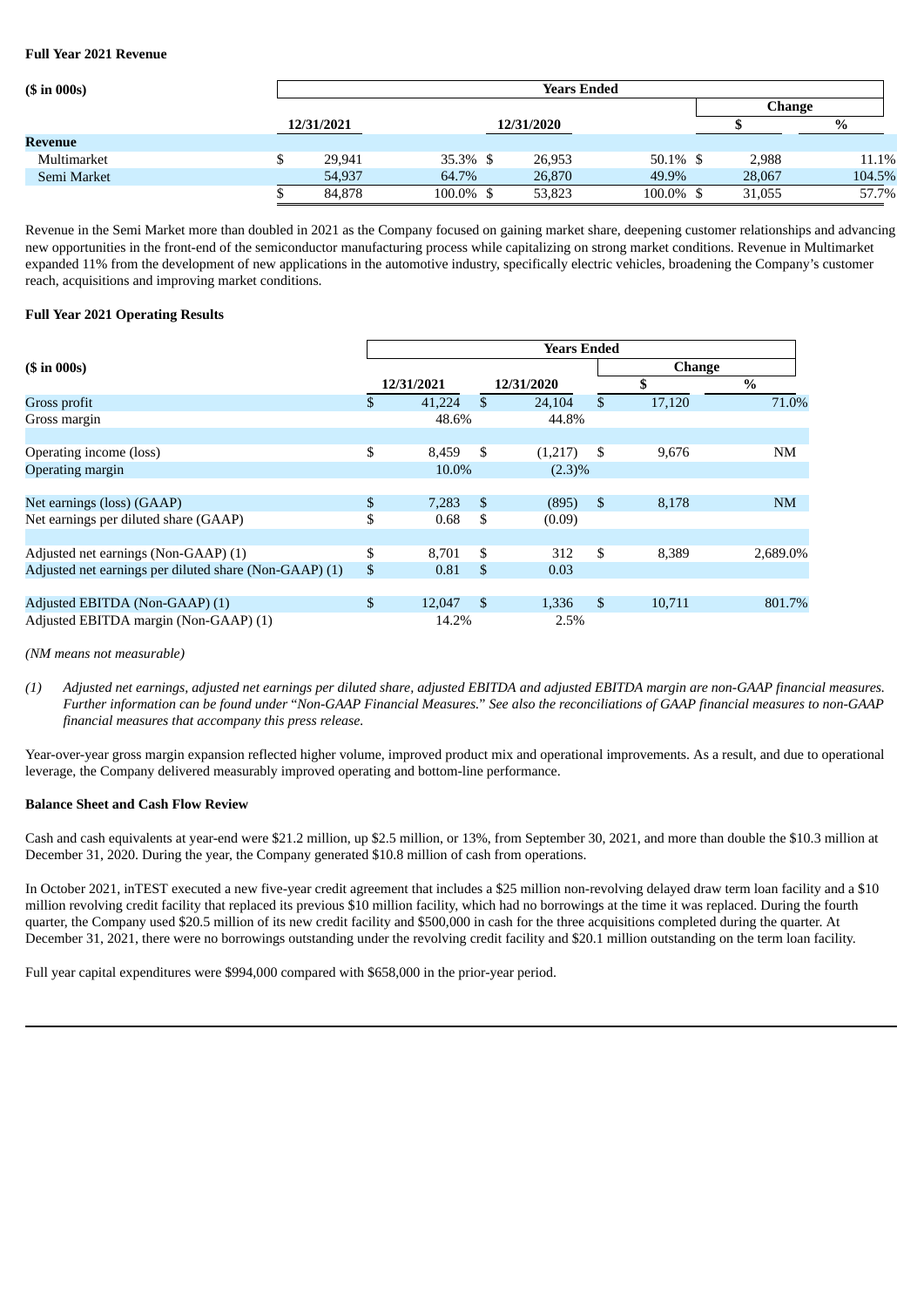**Orders and Backlog Summary (\$ in 000s)**

| <b>ORDERS</b>  |             | <b>Three Months Ended</b> |        |      |          |        |                        |            |                 |        |  |  |  |  |  |
|----------------|-------------|---------------------------|--------|------|----------|--------|------------------------|------------|-----------------|--------|--|--|--|--|--|
|                |             |                           |        |      |          | Change |                        |            | Change          |        |  |  |  |  |  |
|                | 12/31/2021  | 9/30/2021                 |        |      |          | %      |                        | 12/31/2020 |                 | $\%$   |  |  |  |  |  |
| Multimarket    | 9,073<br>S. | 7.783<br>29.8%<br>-S      | 36.8%  | S    | 1,290    | 16.6%  | 6,490<br><sup>\$</sup> | 36.8%      | 2,583<br>S      | 39.8%  |  |  |  |  |  |
| Semi Market    | 21,386      | 13,365<br>70.2%           | 63.2%  |      | 8,021    | 60.0%  | 11,129                 | 63.2%      | 10,257          | 92.2%  |  |  |  |  |  |
| <b>TOTAL</b>   | \$30,459    | 100.0% \$ 21,148          | 100.0% | - \$ | 9,311    | 44.0%  | 17,619                 |            | 100.0% \$12,840 | 72.9%  |  |  |  |  |  |
| <b>BACKLOG</b> |             |                           |        |      | As of    |        |                        |            |                 |        |  |  |  |  |  |
|                |             |                           |        |      | Change   |        |                        |            | <b>Change</b>   |        |  |  |  |  |  |
|                | 12/31/2021  | 9/30/2021                 |        |      |          | $\%$   | 12/31/2020             |            |                 | $\%$   |  |  |  |  |  |
|                | 34,052      | 20,428<br>\$              |        |      | \$13,624 | 66.7%  | 11,465                 |            | \$22,587        | 197.0% |  |  |  |  |  |

Demand for the Company's products and solutions was strong throughout the year and orders reached new record levels surpassing recent historical highs. Demand growth was across most markets with orders in the Semi Market exceeding market growth as the Company expanded its market share and refocused on opportunities in the industry. Backlog reached a record level of \$34.1 million at year end driven by a large front-end semi order received in the fourth quarter that is expected to ship throughout 2022. Acquisitions contributed approximately \$6 million of backlog at year end. Approximately 65% of the backlog at December 31, 2021 is expected to convert to sales in the first quarter of 2022.

#### **Completed Three Strategic Acquisitions in the Fourth Quarter of 2021**

On October 6, 2021, the Company acquired substantially all of the assets of Z-Sciences Corp. (now known as North Sciences), a developer of ultra-cold storage solutions for the life sciences cold chain market. This small, tuck-in transaction enhances the Company's technology, adds new talent and provides a low-cost entry into this fast growing, fragmented market. This business is being integrated into inTEST's Thermal segment.

On October 28, 2021, the Company acquired Videology Imaging Solutions, a global designer, developer and manufacturer of OEM digital streaming and image capturing solutions, for approximately \$12 million. The acquisition expanded the Company's process technology offerings, diversified its reach into key target markets and broadened its customer base. This business also is being integrated into inTEST's Thermal segment.

On December 21, 2021, the Company acquired Acculogic Inc. and its affiliates, a global manufacturer of robotics-based electronic production test equipment and application support services, for approximately \$9 million. The acquisition expanded the Company's global reach and enhanced its product portfolio with leading technologies and automation services as part of inTEST's EMS segment.

## **2022 Outlook and First Quarter Guidance**

inTEST expects revenue in 2022 to grow to approximately \$110 million to \$115 million.

Gross margin in 2022 is expected to moderate between 46% to 49% based on volume and mix in any given quarter while quarterly operating expenses are expected to range from approximately \$10.5 million to \$11.2 million. Expenses include intangible asset amortization expense which is currently estimated to be approximately \$650,000 per quarter.

Interest expense is expected to be approximately \$150,000 per quarter and the effective tax rate is expected to be approximately 15% to 17% for the year. Capital expenditures for the year are expected to remain a modest 1% to 2% of revenue.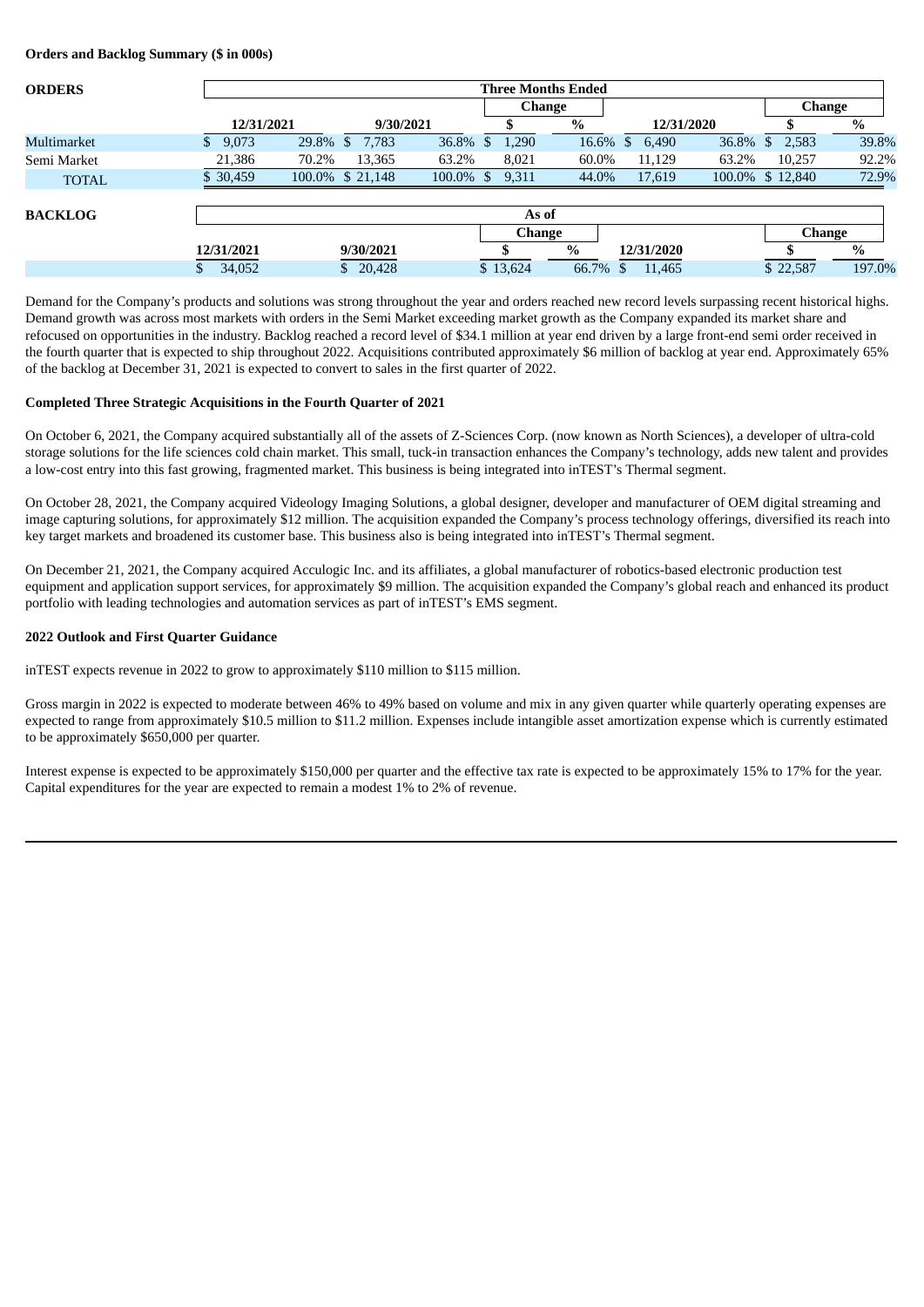First quarter 2022 revenue is expected to be in the range of \$23 million to \$25 million. First quarter 2022 net earnings per diluted share (GAAP) is expected to be in the range of \$0.04 to \$0.09 while adjusted net earnings per diluted share (Non-GAAP) is expected to be in the range of \$0.10 to \$0.15.

The foregoing guidance is based on management's current views with respect to operating and market conditions and customers' forecasts. It also assumes supply chain challenges remain unchanged in the first half of the year and begin to improve modestly in the second half. Actual results may differ materially from what is provided here today as a result of, among other things, the factors described under "Forward-Looking Statements" below.

## **Conference Call and Webcast**

The Company will host a conference call and webcast today at 8:30 am ET. During the conference call, management will review the financial and operating results and discuss inTEST's corporate strategy and outlook. A question and answer session will follow. To listen to the live call, dial (201) 689-8263. In addition, the webcast and slide presentation may be found at: https://ir.intest.com/.

A telephonic replay will be available from 11:30 am ET on the day of the call through Friday, March 11, 2022. To listen to the archived call, dial (412) 317- 6671 and enter replay pin number 13725926 or access the webcast replay via the Company's website. A transcript will also be posted to the website once available.

## **About inTEST Corporation**

inTEST Corporation is a global supplier of innovative test and process solutions for use in manufacturing and testing in target markets which include automotive, defense/aerospace, industrial, life sciences, and security, as well as both the front-end and back-end of the semiconductor manufacturing industry. Backed by decades of engineering expertise and a culture of operational excellence, inTEST solves difficult thermal, mechanical, and electronic challenges for customers worldwide while generating strong cash flow and profits. inTEST's strategy leverages these strengths to grow organically and with acquisitions through the addition of innovative technologies, deeper and broader geographic reach, and market expansion. For more information, visit www.intest.com.

## **Non-GAAP Financial Measures**

In addition to disclosing results that are determined in accordance with GAAP, we also disclose non-GAAP financial measures. These non-GAAP financial measures consist of adjusted net earnings (loss), adjusted net earnings (loss) per diluted share, adjusted EBITDA, and adjusted EBITDA margin. Adjusted net earnings (loss) is derived by adding acquired intangible amortization, adjusted for the related income tax expense (benefit), to net earnings (loss). Adjusted net earnings (loss) per diluted share is derived by dividing adjusted net earnings (loss) by diluted weighted average shares outstanding. Adjusted EBITDA is derived by adding acquired intangible amortization, interest expense, income tax expense, depreciation, and stock-based compensation expense to net earnings (loss). Adjusted EBITDA margin is derived by dividing adjusted EBITDA by revenue. These results are provided as a complement to the results provided in accordance with GAAP. Adjusted net earnings (loss) and adjusted net earnings (loss) per diluted share are non-GAAP financial measures presented to provide investors with meaningful, supplemental information regarding our baseline performance before acquired intangible amortization charges as this expense may not be indicative of our underlying operating performance. Adjusted EBITDA and adjusted EBITDA margin are non-GAAP financial measures presented primarily as a measure of liquidity as they exclude non-cash charges for acquired intangible amortization, depreciation and stock-based compensation. In addition, adjusted EBITDA and adjusted EBITDA margin also exclude the impact of interest income or expense and income tax expense or benefit, as these expenses may not be indicative of our underlying operating performance. The non-GAAP financial measures presented in this press release are used by management to make operational decisions, to forecast future operational results, and for comparison with our business plan, historical operating results and the operating results of our peers. Reconciliations from net earnings (loss) and net earnings (loss) per diluted share to adjusted net earnings (loss) and adjusted net earnings (loss) per diluted share and from net earnings (loss) to adjusted EBITDA and adjusted EBITDA margin, are contained in the tables below. The non-GAAP financial measures discussed in this press release may not be comparable to similarly titled measures used by other companies. The presentation of non-GAAP financial measures is not meant to be considered in isolation, as a substitute for, or superior to, financial measures or information provided in accordance with GAAP.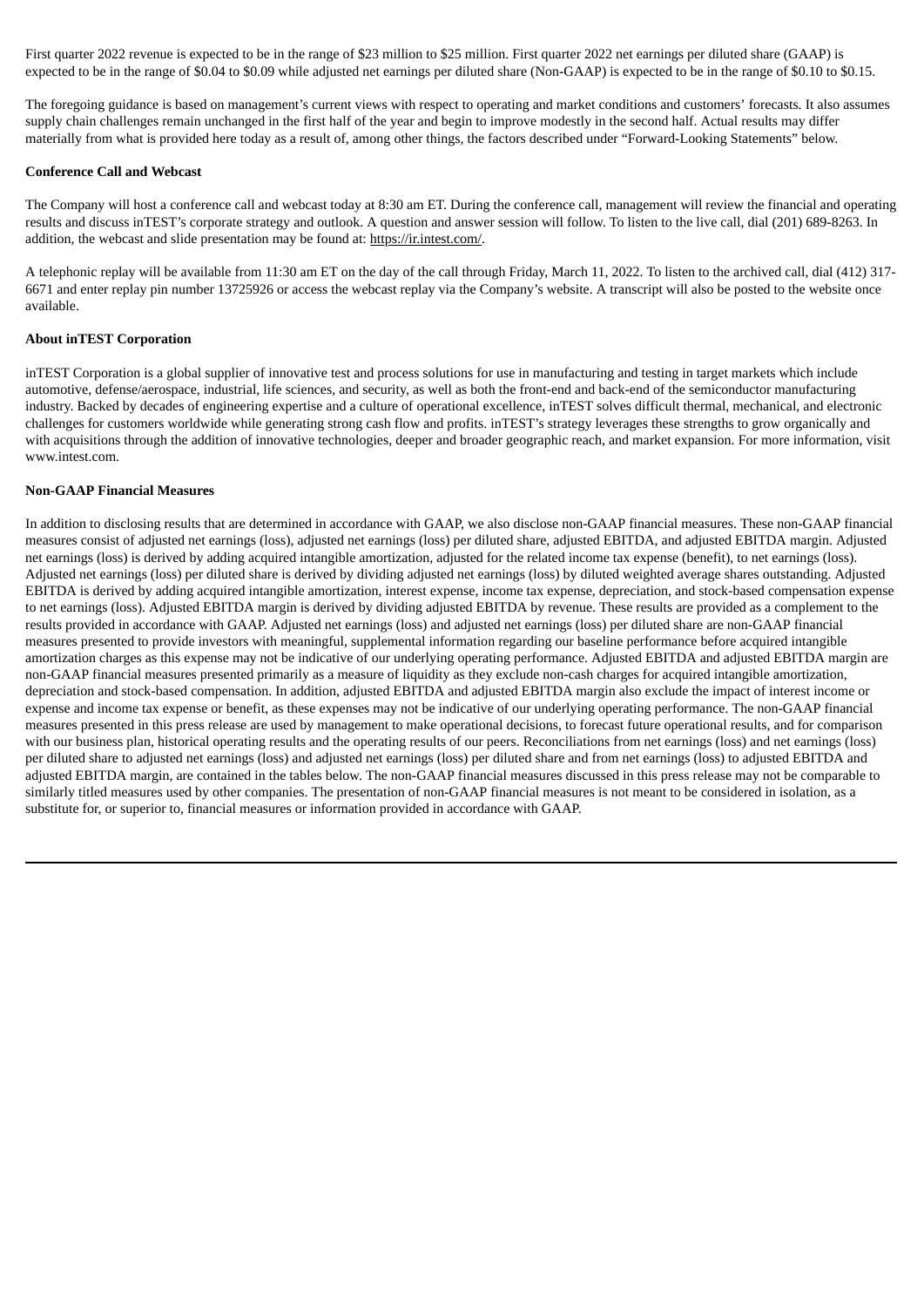#### **Forward-Looking Statements**

This press release includes forward-looking statements within the meaning of the Private Securities Litigation Reform Act of 1995, as amended. These statements do not convey historical information but relate to predicted or potential future events and financial results, such as statements of our plans, strategies and intentions, or our future performance or goals, that are based upon management's current expectations. Our forward-looking statements can often be identified by the use of forward-looking terminology such as "believes," "expects," "intends," "may," "will," "should," "plans," "projects," "forecasts," "outlook," "anticipates," "targets," "estimates,"or similar terminology. These statements are subject to risks and uncertainties that could cause actual results to differ materially from those expressed or implied by such statements.

Such risks and uncertainties include, but are not limited to, any mentioned in this press release as well as the Company's ability to execute on its 5-Point Strategy; to realize the potential benefits of acquisitions and to successfully integrate any acquired operations; to grow the Company's presence in the life sciences, security, industrial and international markets; to manage supply chain challenges; to convert backlog to sales and to ship product in a timely manner; the success of its strategy to diversify by entering markets outside the Semi Market; the impact of the COVID-19 pandemic on the business, liquidity, financial condition and results of operations; indications of a change in the market cycles in the Semi Market or other markets served; changes in business conditions and general economic conditions both domestically and globally; changes in the demand for semiconductors; to borrow funds or raise capital to finance potential acquisitions or for working capital; changes in the rates and timing of capital expenditures by its customers; and other risk factors set forth from time to time in our Securities and Exchange Commission filings, including, but not limited to, inTEST's annual report on Form 10-K for the year ended December 31, 2020. Any forward-looking statement made by the Company in this press release is based only on information currently available to management and speaks to circumstances only as of the date on which it is made. The Company undertakes no obligation to update the information in this press release to reflect events or circumstances after the date hereof or to reflect the occurrence of anticipated or unanticipated events.

#### **Contacts:**

inTEST Corporation **Investors:** Duncan Gilmour Deborah K. Pawlowski Chief Financial Officer and Treasurer **Kei Advisors LLC** Tel: (856) 505-8999 dpawlowski@keiadvisors.com

Tel: (716) 843-3908

– FINANCIAL TABLES FOLLOW –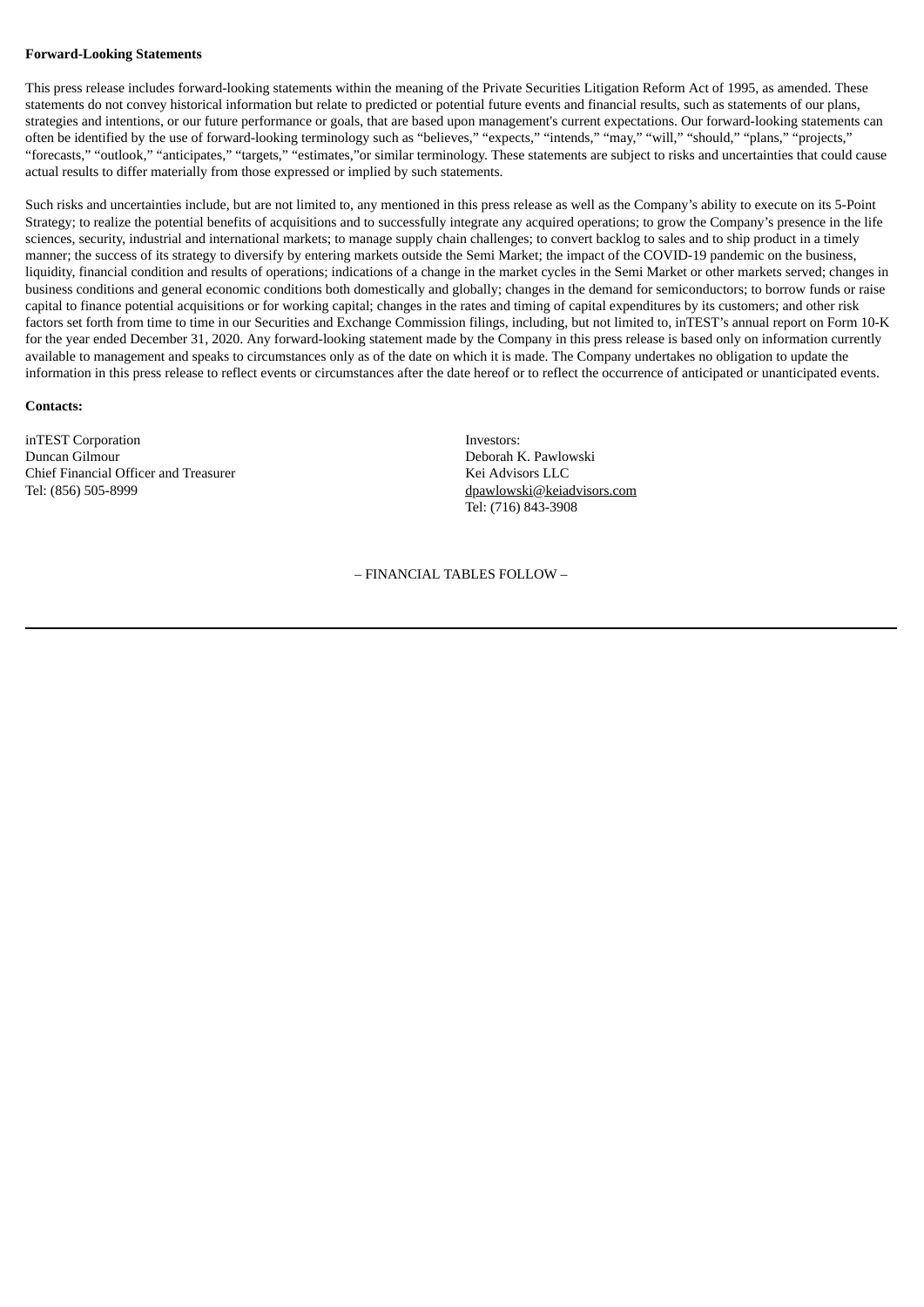## **inTEST CORPORATION Consolidated Statements of Operations** *(In thousands, except share and per share data)* **(Unaudited)**

|                                                                                   |    | <b>Years Ended</b><br>December 31, |                |            |  |  |
|-----------------------------------------------------------------------------------|----|------------------------------------|----------------|------------|--|--|
|                                                                                   |    | 2021                               |                | 2020       |  |  |
| Revenue                                                                           | \$ | 84,878                             | $\mathfrak{S}$ | 53,823     |  |  |
| Cost of revenue                                                                   |    | 43,654                             |                | 29,719     |  |  |
| Gross margin                                                                      |    | 41,224                             |                | 24,104     |  |  |
| Operating expenses:                                                               |    |                                    |                |            |  |  |
| Selling expense                                                                   |    | 11,083                             |                | 7,522      |  |  |
| Engineering and product development expense                                       |    | 5,531                              |                | 5,070      |  |  |
| General and administrative expense                                                |    | 15,865                             |                | 11,444     |  |  |
| Restructuring and other charges                                                   |    | 286                                |                | 1,285      |  |  |
| Total operating expenses                                                          |    | 32,765                             |                | 25,321     |  |  |
| Operating income (loss)                                                           |    | 8,459                              |                | (1, 217)   |  |  |
| Other expense                                                                     |    | (57)                               |                | (14)       |  |  |
| Earnings (loss) before income tax expense (benefit)                               |    | 8,402                              |                | (1,231)    |  |  |
| Income tax expense (benefit)                                                      |    | 1,119                              |                | (336)      |  |  |
| Net earnings (loss)                                                               | S  | 7,283                              |                | (895)      |  |  |
| Net earnings (loss) per common share - basic                                      | \$ | 0.70                               | \$             | (0.09)     |  |  |
| Weighted average common shares outstanding - basic                                |    | 10,462,246                         |                | 10,256,560 |  |  |
| Net earnings (loss) per common share - diluted                                    | \$ | 0.68                               | -\$            | (0.09)     |  |  |
| Weighted average common shares and common share equivalents outstanding - diluted |    | 10,729,862                         |                | 10,256,560 |  |  |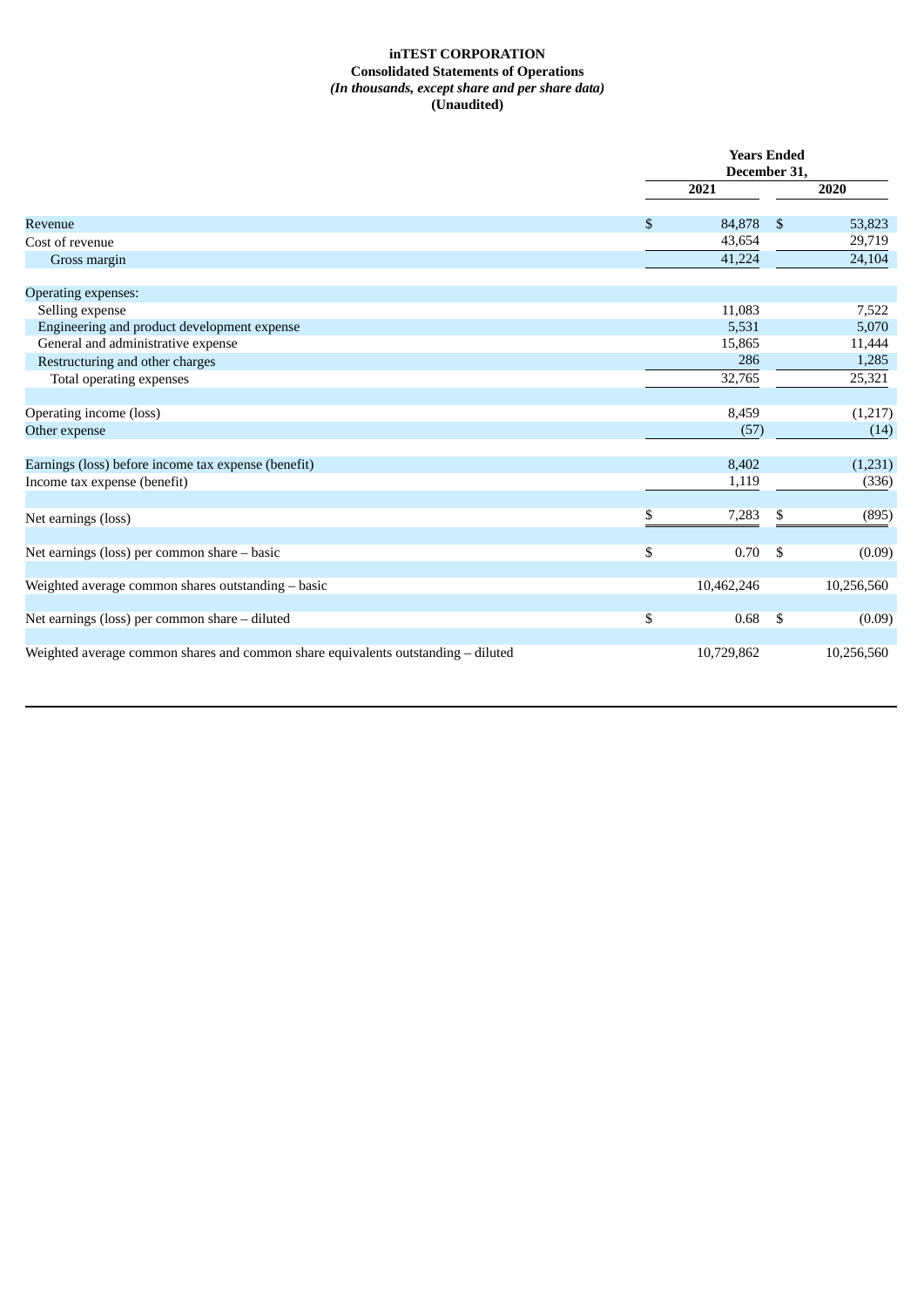## **inTEST CORPORATION Condensed Consolidated Balance Sheets** *(In thousands)*

|                                                                                                    | December 31, |                |     |        |  |
|----------------------------------------------------------------------------------------------------|--------------|----------------|-----|--------|--|
|                                                                                                    |              | 2021           |     | 2020   |  |
| <b>ASSETS</b>                                                                                      |              | (Unaudited)(1) |     |        |  |
| Current assets:                                                                                    |              |                |     |        |  |
| Cash and cash equivalents                                                                          | \$           | 21,195         | -\$ | 10,277 |  |
| Trade accounts receivable, net of allowance for doubtful accounts of \$213 and \$212, respectively |              | 16,536         |     | 8,435  |  |
| Inventories                                                                                        |              | 12,863         |     | 7,476  |  |
| Prepaid expenses and other current assets                                                          |              | 1.483          |     | 776    |  |
| <b>Total current assets</b>                                                                        |              | 52,077         |     | 26,964 |  |
| Net property and equipment                                                                         |              | 2,688          |     | 2,350  |  |
| Right-of-use assets, net                                                                           |              | 5,919          |     | 6,387  |  |
| Goodwill and intangible assets, net                                                                |              | 42,152         |     | 26,159 |  |
| Other assets                                                                                       |              | 139            |     | 170    |  |
| <b>Total assets</b>                                                                                | \$           | 102,975        | \$  | 62,030 |  |
|                                                                                                    |              |                |     |        |  |
| LIABILITIES AND STOCKHOLDERS' EQUITY                                                               |              |                |     |        |  |
| Current liabilities:                                                                               |              |                |     |        |  |
| Accounts payable                                                                                   | \$           | 4,281          | \$  | 2,424  |  |
| Accrued expenses and other current liabilities                                                     |              | 13,296         |     | 4,392  |  |
| Current portion of operating lease liabilities                                                     |              | 1,371          |     | 1,215  |  |
| Current portion of term loan                                                                       |              | 4,100          |     |        |  |
| Domestic and foreign income taxes payable                                                          |              | 2,024          |     | 825    |  |
| <b>Total current liabilities</b>                                                                   |              | 25,072         |     | 8,856  |  |
| Operating lease liabilities, net of current portion                                                |              | 5,248          |     | 6,050  |  |
| Term loan, net of current portion                                                                  |              | 16,000         |     |        |  |
| Deferred tax liabilities                                                                           |              | 1,379          |     | 1,922  |  |
| Other liabilities                                                                                  |              | 453            |     | 450    |  |
| <b>Total liabilities</b>                                                                           |              | 48,152         |     | 17,278 |  |
| Total stockholders' equity                                                                         |              | 54,823         |     | 44,752 |  |
| Total liabilities and stockholders' equity                                                         | \$           | 102,975        | \$  | 62,030 |  |

(1) The allocation of the purchase price for Acculogic is not yet complete. As a result, the values reflected above are preliminary and are subject to change.